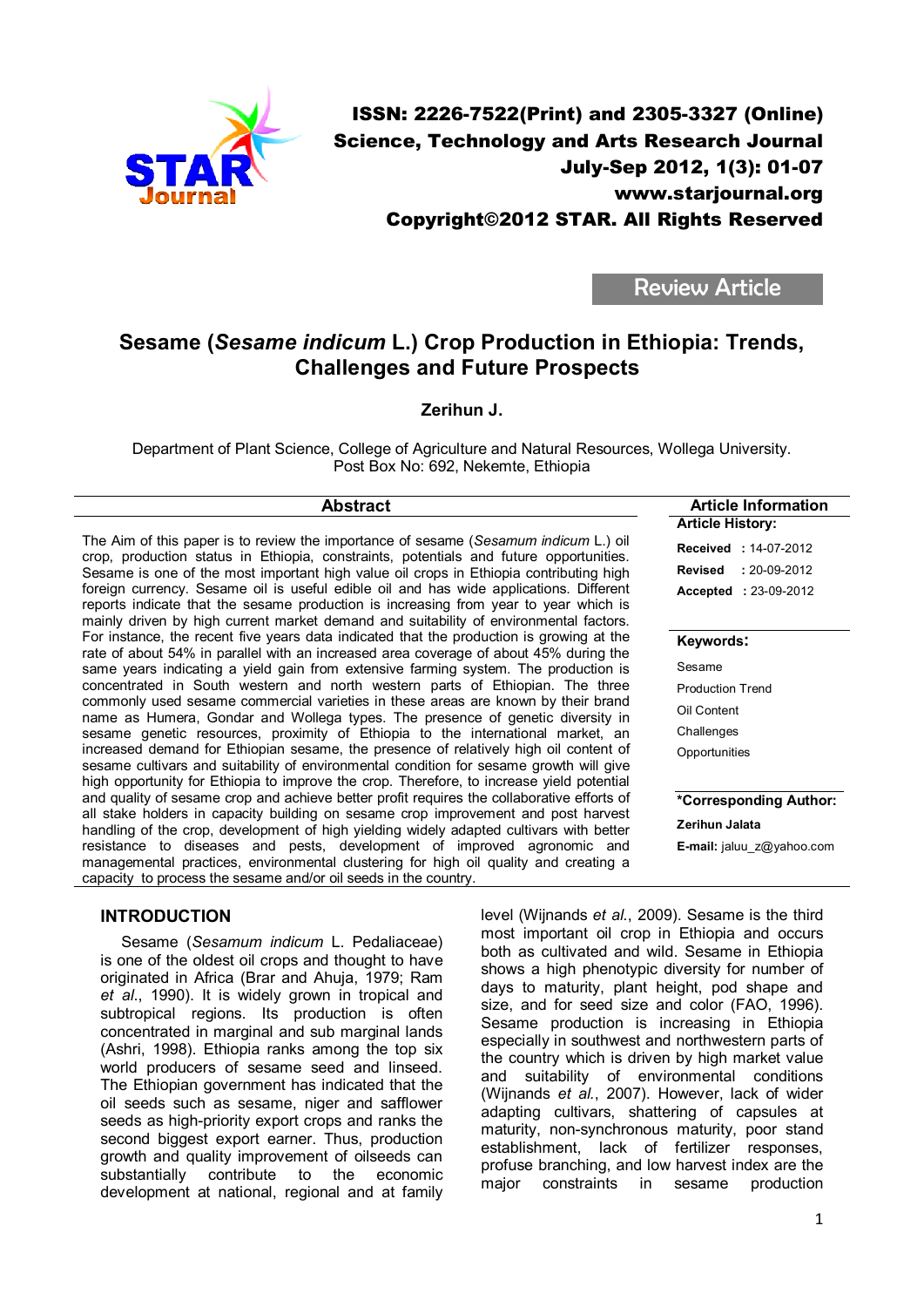worldwide (Ashri, 1994). Sesame being the most important export oil crop in Ethiopia, however, there is no adequate information available in Ethiopia. Therefore, the purpose of this paper is to review the importance of sesame seed, production trend, challenges, potentials and future opportunities of the crop.

# Origin and Distribution of Sesame

Sesame (*Sesamum indicum* L. Pedaliaceae) is a broad leafed plant and with mostly indeterminate inflorescence (Tashiro *et al*., 1991). Though there are dehiscent and non-dehiscent types, but most sesame seed is produced with dehiscent types. When the capsules on dehiscent cultivars mature, they split from top down wards over about two thirds of their length and shed their seeds if not timely harvested causing yield losses. The genus *sesamum* (2n=26) is a member of pedaliaceae family which contains 16 genera and 60 species which most occur in Africa (Ashri, 2007). Sesame diversity centers have been identified in India, China, Central Asia, Near East and Ethiopia (Zeven and Zhukovsky, 1975; Hawkes, 1983). Though there is no definite findings on the origin of sesame, Ethiopia is considered to be the center of cultivated sesame (Weiss, 1983). In Ethiopia, sesame occurs both as cultivated and wild (FAO, 1996). Brar and Ahuja (1979) and Ram *et al*. (1990) reported that the origin would be in Africa. Bedigian (1985) considered East Africa and India as early origins for Sesame. Beside this, about 36 species of *Sesamum* are said to exist and more of them are located in Africa, with a few in India (Kobayashi, 1981). In their study on 32 sesame accessions which were collected from five geographical regions representing the proposed diversity centers, Laurentin and Karlovsky (2006) found that there is very high genetic diversity among sesame collections from these different regions. While, the genetic diversity of Ethiopian sesame landraces and cultivars showed the existence of great genetic variability between the landraces and SSR markers were established for further diversity analyses of Ethiopian sesame and establishment of a core collection (Daniel *et al*., 2010). This suggests that effective utilization of the available sesame genetic resources will create a better chance for sesame crop improvement in Ethiopia.

# Importance of Sesame Seeds

Annual plants such as sesame, linseed, soybeans, corn, cottonseed, groundnut, sunflower, safflower and rapeseed are the largest sources of vegetable oils (Frank, 1998; O'Brien, 1998). Sesame is a high value food crop which is

### Zerihun Sci. Technol. Arts Res. J., July-Sep 2012, 1(3): 01-07

an important source of edible oil and is also used as a spice (in bakeries). The seed oil ranges from 50-60% containing high proportion of natural antioxidants such as *sesamolin*, *sesamin* and *sesamol* which gives excellent stability (Brar and Ahuja, 1979; Hatam and Abbasi, 1994; Uzun *et al.*, 2002) and 19-25% protein (Ashakumary *et al*., 1999). Oil content ranging from about 45 to 53% has also been reported in Ethiopia (Zenebe and Hussien, 2009). Genetic and environmental factors influence the oil content and fatty acid compositions of sesame (Carlsson *et al.*, 2008) and the indeterminate cultivars accumulated more oil than determinate ones (Uzun *et al.*, 2002).The principal unsaturated fatty acids are oleic and linoleic with about 40% of each and 14% saturated fatty acids. The seeds are very rich in iron, magnesium, copper, calcium and vitamin  $B_1$  (thiamine) and  $E$  (tocopherol). It contains lignin, including unique content of *sesamin* which are phytoestrogen with antioxidant and anticancer properties. The seed also contain phytosterols associated with reduced levels of blood cholesterol (Bedigian, 2004). Similarly Balasubramaniyan and Palaniappan (2001) also reported seed containing all essential amino acids and fatty acids. Sesame is also a good source of vitamin E and minerals such as calcium and phosphorous. After oil is extracted the remaining meal contains 42% protein rich in tryptophan and methonine which is an excellent feed for animal (Hatam and Abbasi, 1994). Other industrial uses of sesame oil include pharmaceuticals in preparation of antioxidants, cosmetics and synergists for insecticides (Salunkhe and Desai, 1986).

# Sesame Production Environmental Requirement for Sesame

Sesame is a warm season annual crop which is primarily adapted to areas with long growing seasons and well drained soils. Sesame prefers slightly acid to alkaline soils (pH 5-8) with moderate fertility. Clay soils are more prone to water logging. Sesame will not withstand water over the stem because it limits oxygen presence to the roots and suffocates the plants. Even if the plants do not die, they will be more susceptible to root rots and will yield less. Whereas it is a heat tolerant crop (Langham *et al.,* 2010). So, sesame will perform best on fertile and well-drained soils such as silt loams. It is adapted to sandy loam soils provided there is adequate moisture during seedling establishment and it has been grown satisfactorily on silty clay loam soils. Planting sesame is the most critical phase of its management. Successful establishment of sesame requires careful seedbed preparation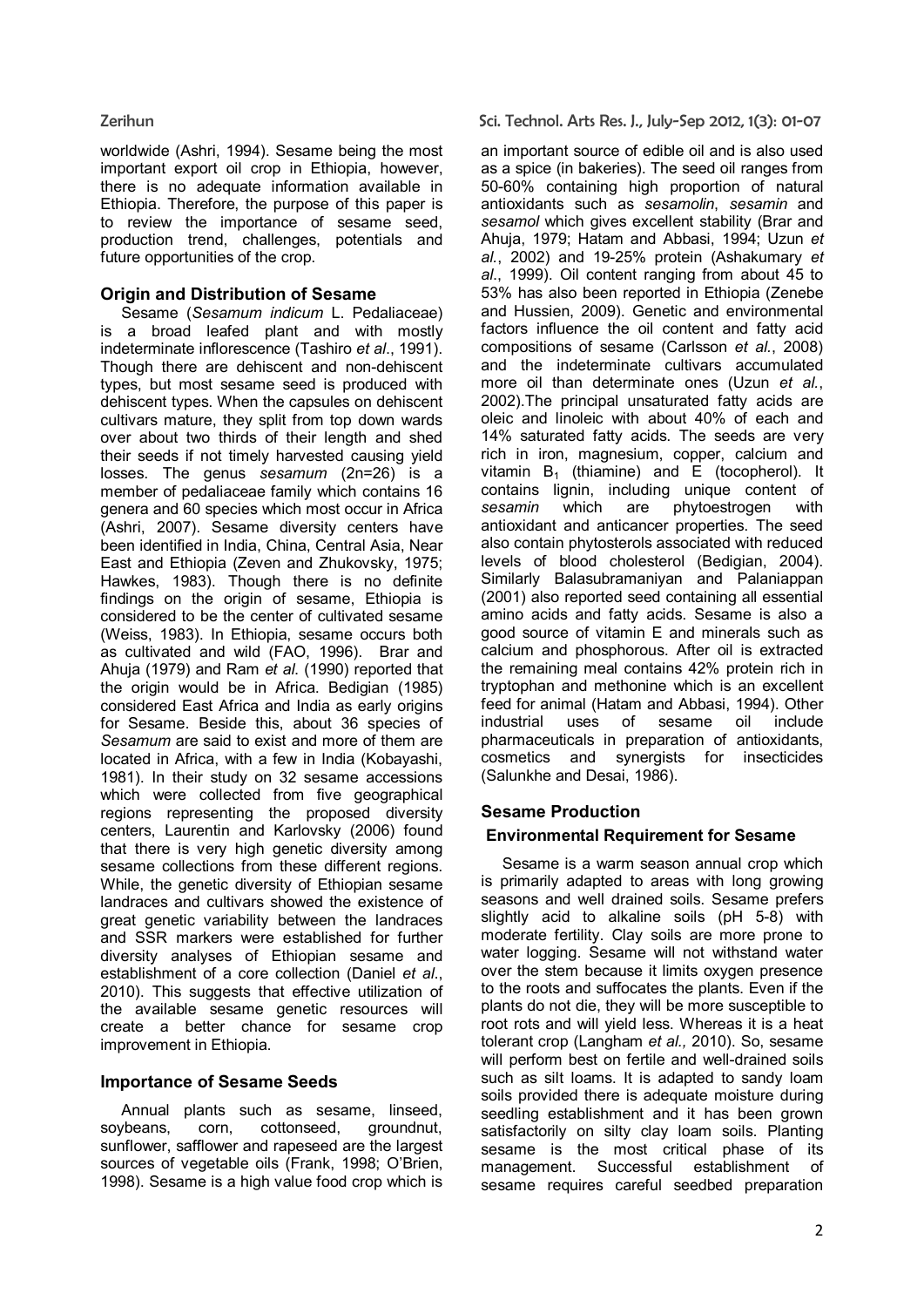and close attention to soil moisture. Sesame will not emerge from soils that are even slightly crusted and needs fairly warm soil temperatures of 70 <sup>o</sup>F or more.

# World Sesame Production

India and China (Table 1) are the world's largest producers of sesame, followed by Myanmar, Sudan, Uganda, Ethiopia, Nigeria, Tanzania, Pakistan and Paraguay (FAOSTAT, 2008). In 2008, the total world sesame production was about 3.54 million tons that was grown on 7.42 million hectares. India was a major sesame producer, accounting for 40% of the world's sesame area and 27% of world production (Sharma, 1994).

### Trends and Future Prospects of Sesame Production in Ethiopia

Ethiopia is one of the major centers of origin and/or diversity for several oil crops. Gomenzer (*Brassica carinata*), noug (*Guizotia abyssinica*), sesame (S*esamum indicum*) and linseed (*Lens culinaris*) are the major indigenous oil crops having considerable diversity in the country. These crops are primarily used as sources of oil for local consumption and also contribute to the national economy through import substitution by helping save scarce foreign currency spent for importing cooking oil. Oilseeds cover a total of 7.63% (about 855,000 hectares) of the grain crop area and 3.83% (6.6 million quintals) of yield production to the national grain production. For instance, Neoug (Niger seed), sesame and linseed covered 2.8%, 2.48% and 1.61% of grain crop area, respectively; and about 1.11%, 1.27% and 0.91% of the grain production, respectively (CSA, 2009). Sesame is the major oil seed in terms of exports, accounting for over 90% of the values of oil seeds exports following coffee.

The oilseeds sector is one of Ethiopia's fastest growing and important sectors, both in terms of its foreign exchange earnings and as a main source of income for over three million Ethiopians. Study reports indicate that Ethiopia is among the six producers of sesame seed, linseed and niger seed in the world (Wijnands *et al*., 2009). The major sesame seed producing regions are situated in the North West and South West Ethiopian in Humera, North Gondar and Wollega (Wijnands *et al*., 2007; Dawit and Meijerink, 2010; CSA, 2011). For instance, the main source of farmers' income in western Tigray was sesame sales (www.docstoc.com/docs/../ Livelihood-Profile-Tigray-Region), Ethiopia

Zerihun Sci. Technol. Arts Res. J., July-Sep 2012, 1(3): 01-07

imports large amounts of edible oil, mainly palm oil and this value is about 40 to 50% of the export earnings of oil seeds; in 2008 the value of edible oil imports more or less on the same level as the value of oil seeds exports (Wijnands *et al*., 2009). This shows that the requirement of refining oil seeds in the country will be more advantageous. Oil seeds production trends of Ethiopia from 2000/01-2010/11(Figure 1) showed that the three major oil crops, sesame, niger seed and linseed were relatively higher in production while the production of ground nut and rape crop seeds is lower and stagnant. Of oil crops, sesame production trend indicates that almost the production is increasing on yearly basis almost linearly from 19000 tons in 2000/1 to 327,700 tons in 2010/11 (Figure 1) and its area coverage is also increasing from year to year. In Ethiopia, central statistical agency data showed that the national productivity of sesame is about 8.52 quintals/ha (CSA, 2010/11) which is higher than the yield under traditional condition (5.67 quintals/ha) which was reported in India but lower than the yield from experimental station (12.05 quintals/ha) in the same country (Dhandhalya and Shiyani, 2009). Another base line survey report in Mozambique indicated that average yield of 3 quintals per hectare was obtained nationally whereas improved sesame varieties had yield potential of up to 15 quintals/ha under good managemental condition in Mozambiqu (Buss, 2007). On the other hand, the world productivity of sesame is average of 4.4 quintals/ha in the year 2006-07 (http://faostat.fao. org/site/567/DesktopDefault.aspx?PageID=567). Compared to world productivity, the Ethiopian sesame productivity is relatively higher but this does not mean that maximum yield potential has been achieved. Considering only the last five years data (2006/7-2010/11), sesame production in Ethiopia is growing at the rate of about 54% (Figure 1). Similarly, the area coverage of the same crop during the same years was increased from 211,312 hectares in 2006/7 (CSA, 2007/8) to nearly 384,683 hectares in 2010/11 (CSA, 2010/11) indicating an increment of area coverage at about 45%. This also shows that an increased sesame production was mainly dependent on extensive farming than intensive. This indicates that the use of improved technologies would ultimately result to achieve maximum yield from this large area size.Thus, it appears that the current increment of sesame area coverage and production is highly influenced by an increasing market value in international market for Ethiopian sesame seed.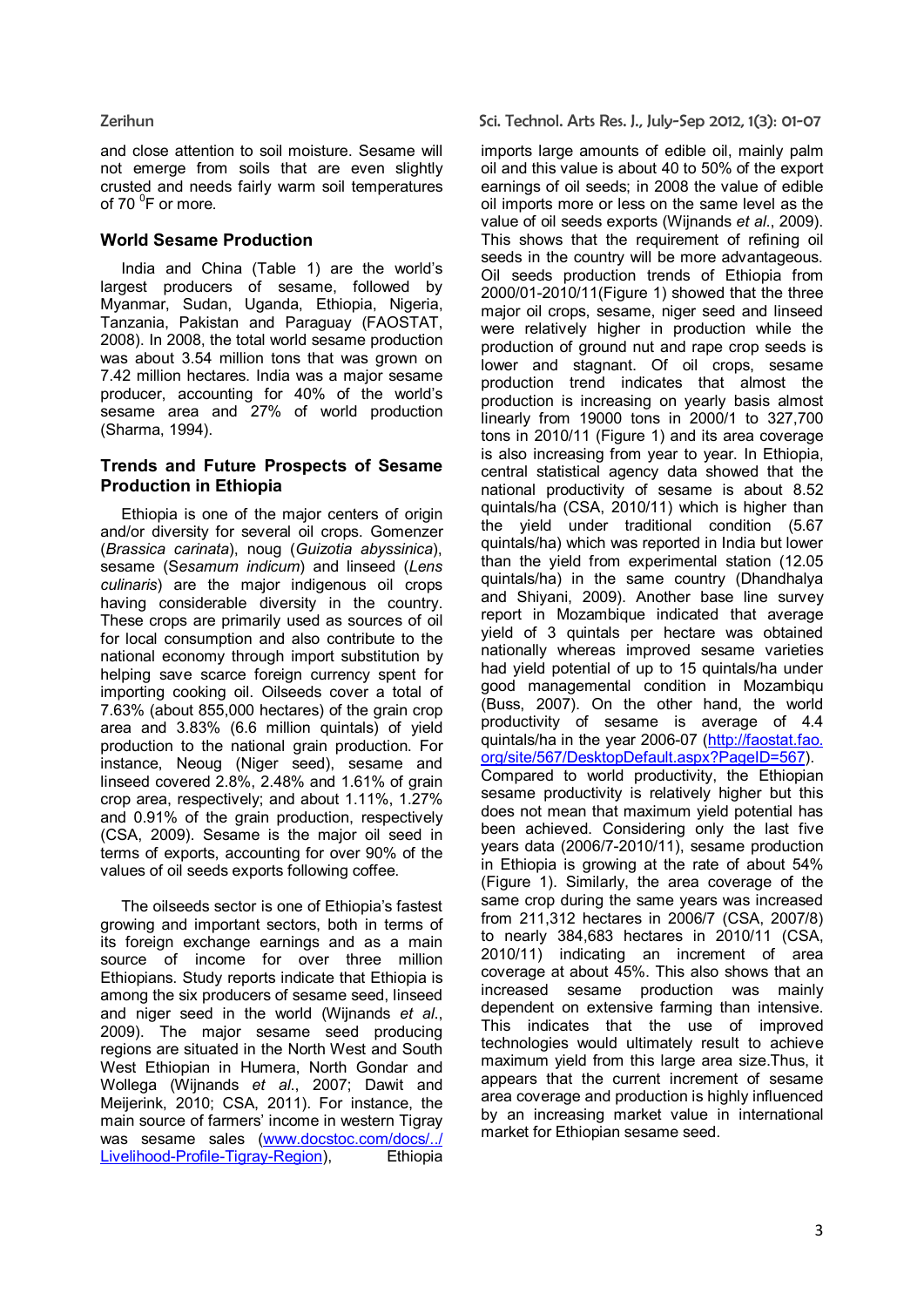Zerihun Sci. Technol. Arts Res. J., July-Sep 2012, 1(3): 01-07

| No. | Country    | Area<br>(in ha) | <b>Production</b><br>(in tons) | <b>Productivity</b><br>(in tons/ha) | % Share In<br>World<br><b>Production</b> |
|-----|------------|-----------------|--------------------------------|-------------------------------------|------------------------------------------|
| 1   | India      | 1900            | 628                            | 0.33                                | 18.8                                     |
| 2   | China      | 1640            | 665                            | 1.03                                | 19.9                                     |
| 3   | Myanmar    | 1570            | 580                            | 0.36                                | 17.3                                     |
| 4   | Sudan      | 1270            | 200                            | 0.15                                | 05.9                                     |
| 5   | Uganda     | 0276            | 166                            | 0.60                                | 04.9                                     |
| 6   | Ethiopia   | 0219.6          | 159                            | 0.72                                | 04.7                                     |
| 7   | Nigeria    | 0196            | 100                            | 0.51                                | 02.9                                     |
| 8   | Pakistan   | 0068.2          | 029.5                          | 0.43                                | 00.8                                     |
| 9   | Bangladesh | 0080.0          | 050.0                          | 0.62                                | 01.4                                     |
| 10  | others     | 1319.6          | 760.4                          | 0.57                                | 22.7                                     |
|     | Total      |                 | 3337.9                         | 0.44                                |                                          |

Table 1: World's major sesame producers and production status (in 2006).



Figure 1: Total Yield Production of Major Oilseeds (1000 tons) in Ethiopia from 2000/01-2010/2011.

| No. | Varieties | <b>Market</b><br><b>Name</b> | <b>Characteristics</b>                                                                                                              | <b>Applications</b> |
|-----|-----------|------------------------------|-------------------------------------------------------------------------------------------------------------------------------------|---------------------|
|     | t-85      | Humera                       | Whitish larger seed,<br>Sweet taste, sweet aroma; 48-50 % oil content<br>High productivity<br>High possibility of shattering losses | Bakery              |
| 2   | kelafo-74 | Gondar                       | White, good uniformity of seed                                                                                                      | Bakery              |
| 3   | Mehado-80 | Wollega                      | Small seed; High oil content 49-56% and less<br>sweetness                                                                           | Oil                 |

|  | Table 2: Main export types of Ethiopian sesame varieties and their characteristics. |
|--|-------------------------------------------------------------------------------------|
|--|-------------------------------------------------------------------------------------|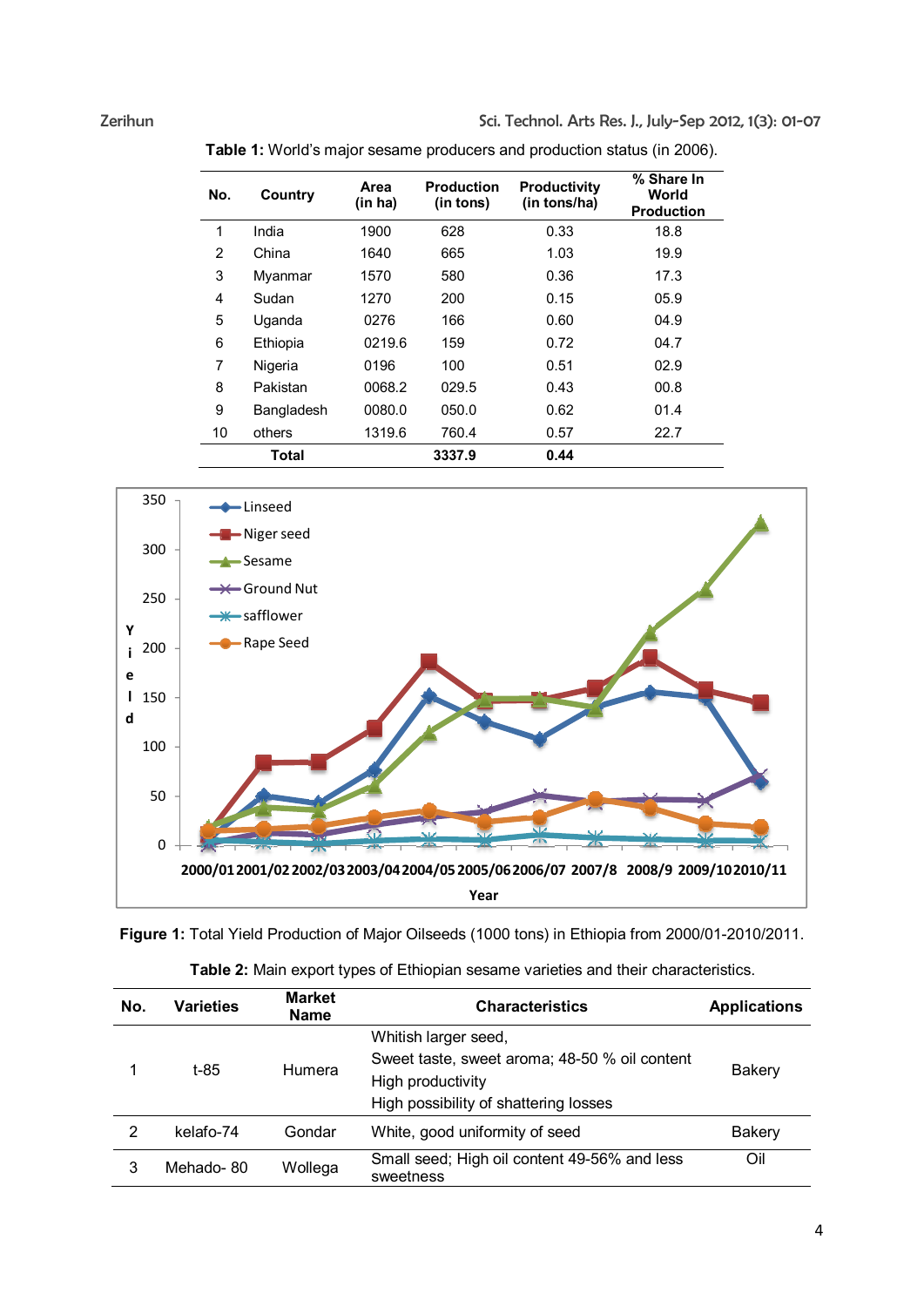## Ethiopian Commercial Sesame Seeds

The Ethiopian quality sesame varieties are usually known by their brand name. There are three sesame variety types commonly used for commercial production and these are Humera, Gondar and Wollega types (Table 2). The commercial varieties are suitable for various applications. For instance, the Humera type is appreciated worldwide for its aroma and sweet taste. It is said to be good uniform white seeds, which are quite larger. This makes it very suitable for bakery products. The Gondar type is also suitable for the bakery market. The major competitive advantage of the Wollega type is its high oil content. The major quality requirements for sesame seed export are thousand seed weight should be greater than 3g, 40-50% oil content, pearly-white seed color and 99% seed purity is required for export standard. Regarding quality of sesame seeds, white seeds with a white to golden color, are mainly used in raw form because of their aesthetic value and are mostly priced higher than mixed seeds (yellow to dark brown seeds) which are generally crushed into oil (Wijnands *et al*., 2007). Hulled seeds and bleached hulled seeds have a higher market value than untreated seeds. Different reports shows that there is an increasing demand internationally for Ethiopian sesame seed however, the Humera and Gondar types have higher in price than Wollega types (Wijnands *et al*., 2007; Dawit and Meijerink, 2010).

The traditional importers of Ethiopian sesame seed were China, Israel, Turkey and other Middle Eastern countries. While currently, the demand volume of the traditional buyers is continuing to increase and new importers such as Greece, Germany, The Netherlands and United Kingdom are also coming to the market (Sorsa, 2009).

## Major Challenges of Sesame Production in Ethiopia

Despite its nutritional and high value crop, research on sesame has been limited worldwide and so that it has been produced under traditional management practices. Sesame yields are highly variable depending upon the growing environment, cultural practices and the type of cultivar. Sesame is a low yielder and worldwide average yields are low (Brigham, 1985). The major constraints in sesame production worldwide are lack of wider adapting cultivars, shattering of capsules at maturity, nonsynchronous maturity, poor stand establishment, lack of fertilizer responses, profuse branching, and low harvest index (Ashri, 1994). Besides this, lack of appropriate storage facilities and

Zerihun Sci. Technol. Arts Res. J., July-Sep 2012, 1(3): 01-07

mechanical mixtures of different variety seeds has been reported as a problem in Ethiopia. Thus, blending of varieties should be avoided to provide adequate seed cleaning of up to 99- 99.5% purity is required (Wijnands *et al*., 2007). Beside this, diseases and insect pests cause severe yield losses in Ethiopia. Thus, the most common pests registered include bacterial blight (*Xanthomonas campestris* pv. *sesami*), phyllody (Mycoplasma), Fusarium wilt (*Kysporum*), powdery mildew *oxysporum*), powdery mildew (*Oidium erysiphoides*), Alternaria leaf spot (*Alternaria sesame*) and Cercospora leaf spot (*Cercospora sesame*). Bacterial blight is transmitted through Jassid (*Orosius albicinctus*). It is very common in humid and high rainfall areas, transmitted by infected seeds and while phyllody is a highly destructive disease. Sesame leaf roller or webworm (*Antigasta catalaunalis*) is also an important insect that damages sesame in Ethiopia (Tadele, 2005). In Uganda, sesame webworm (*Antigastra catalaunalis*) and sesame gall midge (*Asphondylia sesami*) were reported to be the major insect pest of sesame (Okidi, 2002; Ssekabembe *et al*., 2006). Ssekabembe (2007) indicated that two times application of pesticide for sesame pests after 2 and 4 weeks of crop emergence control the sesame webworm (*Antigastra catalaunalis*).while control of the gall midge (*Asphondylia sesame*) requires a systemic insecticide. On the other hand, half of the area under sesame crop in Gujarat state of India is suffering due to poor soil fertility and drought at vegetative stage (Dhandhalya and Shiyani, 2009). It can be suggested that efficient research strategy may be required to reduce the effect of various yield reducing factors in sesame production.

Despite the high potential for increased production of sesame and the rapidly growing demand in the international market for Ethiopian sesame, it has been observed that the supply chain of sesame also suffers from different challenges including the adulteration of sesame or mixing of sesame with different sources of varying quality and a lack of transparency among chain actors. Sesame being sold as plain seed, while quality characteristics such as oil content. percentage of admixture, fatty acid profile are not commonly analyzed due to lack of capacity to accurately measure the quality standards of sesame. Thus, it is believed that selecting and grading sesame according to its quality and clearly specifying its characteristics, such as its origin (for traceability), or whether it is organic or a speciality, etc., can create higher market prices as well as fulfill buyer expectations in the end market (Sorsa, 2009). This necessitates the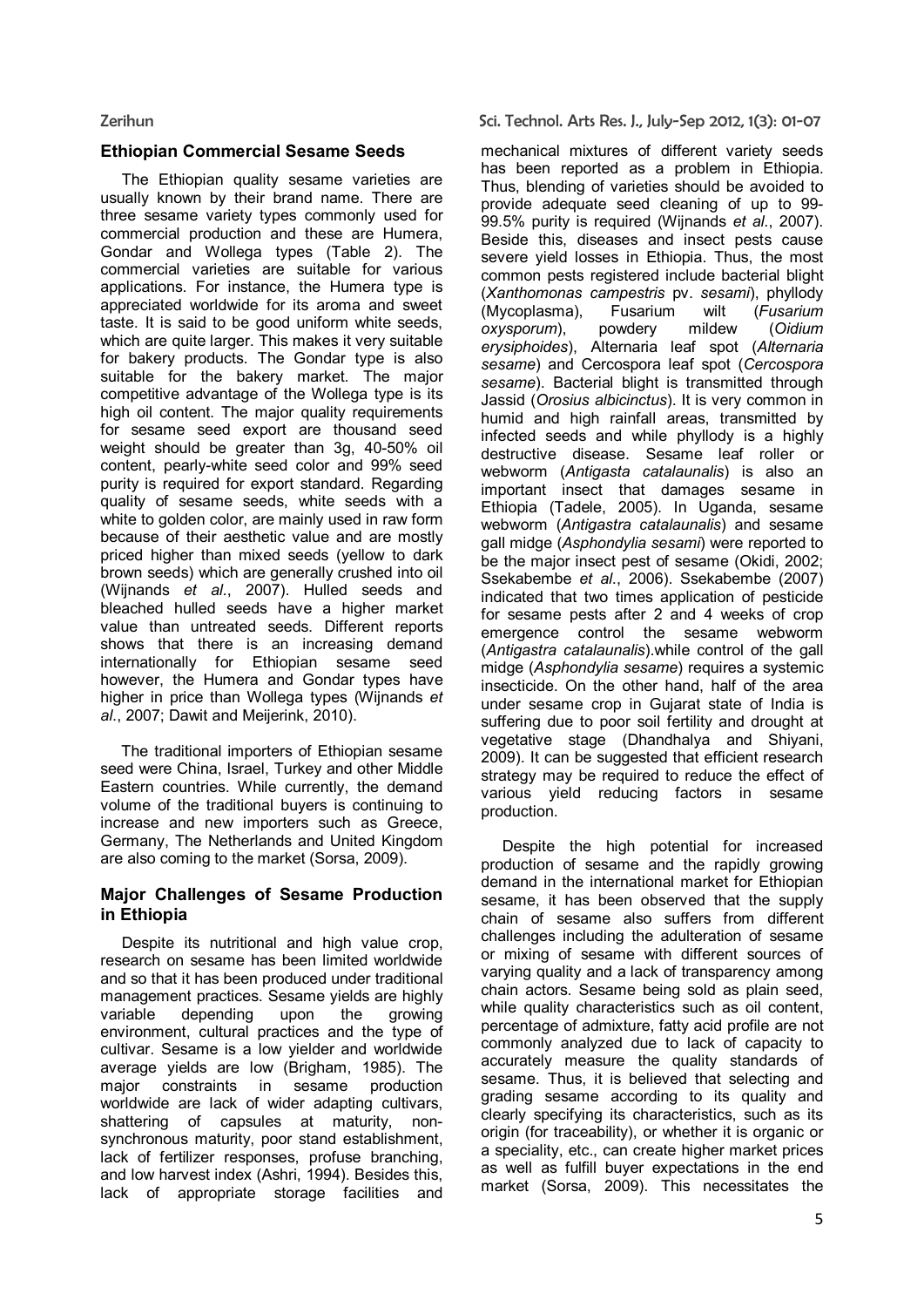coordination of different stakeholders at any stage in production, post harvest handling and processing steps to obtain better quality.

### Future Opportunities and Prospects of Sesame Production

The current production of sesame seed is highly dependent on high marketable value and suitability of environmental conditions especially in the lowlands of North western and Southwestern areas. The suitability of environmental condition for sesame crop production and the presence of genetic diversity of sesame in Ethiopia would give better possibility or potential for improvement. The proximity of the country to international market and the high market demand for Ethiopian sesame seed can be considered as another opportunity. The oil qualities of varieties currently under production are relatively good and encouraging but needs to improve further. Though there is an effort by some research centres in Ethiopia in variety development and agronomic research but yet it is not enough to bring impact in increasing production and productivity of sesame. Diseases and insects are causing significant yield loss in sesame crop. The research attention that has been given to improve this crop is not comparable with the contribution of this crop in Ethiopian economy.

### **REFERENCES**

- Ashakumary, L., Rouyer, I., Takahashi, Y., Ide, Fukuda, T., Aoyama, N., Hashimoto., Mizugaki, T., Sugano, M. (1999). *Sesamin*, a sesame lignin is a potent inducer of hepatic fatty acid-oxidation in the rat metabolism*. Clinical and experimental* 48 (10):1303-1313.
- Ashri, A. (1994). Genetic resources of sesame: Present and future perspectives. In: Arora, R.K. and Riley, K.W. (Eds). Sesame Biodiversity in Asia-Conservation, Evaluation and Improvement, IPGRI Office for South Asia, New Delhi, India. Pp. 25-39.
- Ashri, A. (1998). Sesame breeding. *Plant Breeding Reviews*, 16:179-228.
- Ashri, A. (2007). Sesame (*Sesamum indicum* L.)*.* In: Singh, R.J. (Eds.). Genetic resources, chromosome engineering and crop improvement.Vol. 4.: Oilseed crops. CRC press, Boca Raton. Pp.231-289.
- Balasubramaniyan, P., Palaniappan, S.P. (2001). Field Crops: An overview. In: Principles and Practices of Agronomy, Agrobios, India. Pp. 47.
- Bedigian, D. (2004). History and lore of Sesame in southwest Asia. *Economic botany* 58(3):329-353.
- Bedigian, D., Harlan, J. (1986). Evidence for cultivation on sesame in the ancient world. *Economic Botany* 40:137-154.
- Bedigian, D., Smyth, C., Harlan, J. (1986). Patterns of morphological variation in sesame. *Economic Botany* 40:353-365.
- Bedigian, T. (1985). *Sesamin*, *sesamolin* and the original of sesame biochem systematics. *Ecology* 13:9-133.

Zerihun Sci. Technol. Arts Res. J., July-Sep 2012, 1(3): 01-07

### **CONCLUSION**

To solve the different challenges and improve production potential as well as quality of sesame crop, the use of improved technologies is highly recommended. Thus, it is important to focus on the following points:

- the need of the collaborative efforts of all concerned stakeholders including government organizations, researchers, NGOs, private investors and farmers…etc, in the improvement of the crop.
- **EXEC** Capacity building on sesame crop improvement and post harvest handling to maintain the quality of produce.
- **Introduction** and identification of better adaptable cultivars with better resistance to important diseases and pests.
- **-** Development of high yielding potential variety with improved quality traits through application of modern breeding techniques.
- Development of improved agronomic and managemental practices.
- Environmental clustering for high oil quality as oil quality is influenced by environmental factors.
- Attention should be given to start refining processes for oil seeds in Ethiopia than importing refined edible oil with comparable value that is being obtained from expert earnings from oilseeds.
- Brar, G., Ahuja, R. (1979). Sesame: its culture, genetics, breeding and biochemistry. *Annual Review Plant Science* 285-313.
- Buss, J. (2007). Sesame production in Nampula: Baseline survey report, Clusa, Nampula, Mozambique .Pp.2-20.
- Carlsson, A.S., Chanana, N.P., Gudu, S., Suh, M.C., Were, B.A. (2008). Sesame. In: Kole, C.*,* (Eds.), *Compendium of transgenic crop plant - Transgenic oilseed crops.* Texas, USA: Wiley Blackwell, 2. Pp. 227-246.
- CSA (Central Statistical Agency) (2007). Federal Democratic Republic Ethiopia: Central statistics Agency, Agricultural sample survey 2007/2008 (2000 E.C) (September-December 2007). Volume I: Report on: Area and production of crops (private peasant holdings, *meher* season), Statistical Bulletin 417, Addis Ababa, June, 2008. Pp.1-17.
- CSA (Central Statistical Authority) (2009). Federal Democratic Republic Ethiopia: Central statistics Agency. Agricultural Sample survey 2008/9 (2001 E.C) (Sep-Dec 2008). Vol I. Report on Area and Production of crops (private peasant holdings, *Meher* season).Statistical Bulletin No: 446. Addis Ababa. Pp. 12-17.
- CSA (Central Statistical Authority) (2011). Federal Democratic Republic Ethiopia: Central statistics Agency. Agricultural Sample survey 2010/11 (2003 E.C) (Sep-Dec 2010). Vol I. Report on Area and Production of major crops (private peasant holdings, *Meher* season). Statistical Bulletin. Addis Ababa. Pp. 12-96.